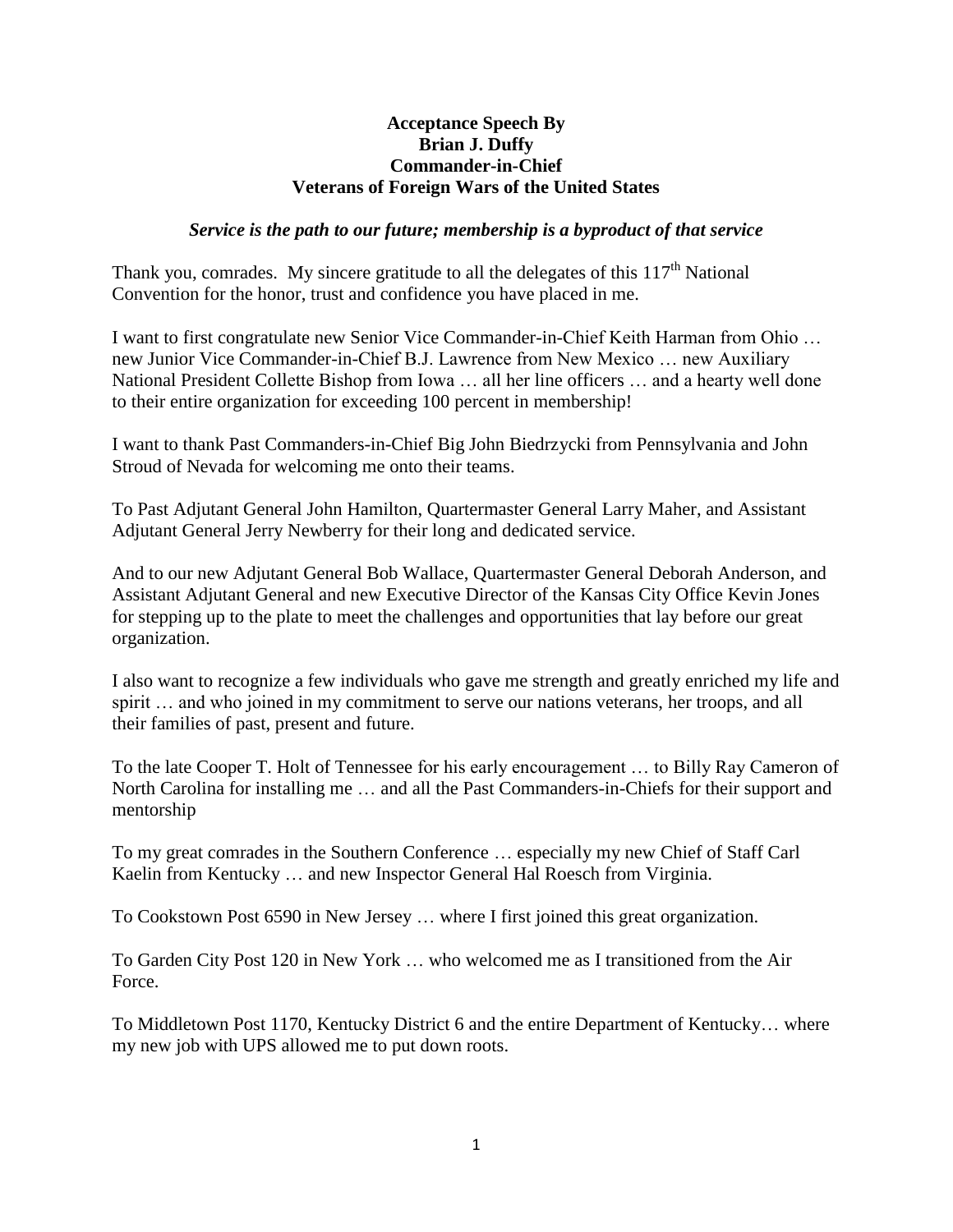To the love of my life, Jean, and our two children, Tara and Andrew, for helping those roots to grow strong.

And to my mother and father for bringing those roots over from Ireland.

Comrades, two months ago, thanks to the leadership initiative of our Membership Director Bob Crider and his staff, I received a briefing from seven new MBA graduates from Rockhurst University in Kansas City. Their master's project was about the VFW's brand. One of the seven grads was a VFW-eligible veteran who hadn't yet joined because he thought we didn't represent him personally. In other words, he wasn't sold on the VFW brand.

After he was discharged he said he wanted to be part of something big….and wanted to do something cool. It had to be one or the other because dull and boring just didn't cut it.

Then came the branding project and the deep dive into what the VFW is, what we do, and who we do it for. One of his takeaways is the VFW has to brag more—and I wholeheartedly agree because brand is what the customer thinks …. not how we perceive ourselves in the mirror.

Now we all know that this great big organization we call the VFW does something very cool, but sadly, most Americans—and especially those who serve in uniform—just don't really know us ... because WE DON'T SHOUT FROM THE ROOFTOPS ENOUGH. Cool things like …

- Raising nearly \$50 million annually to support our communities;
- Volunteering 9 million REPORTED hours annually to assist others;
- Providing well over \$5 million in grants to help veteran families through emergency financial situations;
- Helping more than 80,000 veterans and transitioning military to receive \$1.5 billion annually in earned compensation and pension from the VA;
- Providing millions in scholarships to veterans, service members, and high school and middle school students;
- Being directly responsible for working with Congress to create, protect and enhance virtually every Quality of Life program that benefits our nation's veterans, service members, and their families;
- And that everything we do is free … just to pay it forward to all who serve.

THAT'S WHAT A COOL ORGANIZATION DOES. We just need to tell our story more … to share our stories more … and to walk the talk.

Belong to something big. Do something cool. Brag more.

There are your three takeaways, comrades. We must push a message that the VFW is an organization that has always been rooted in service to others … that we are an organization of doers … and an organization comprised of Patriots who returned home from their wars and conflicts as better, more compassionate and confident human beings.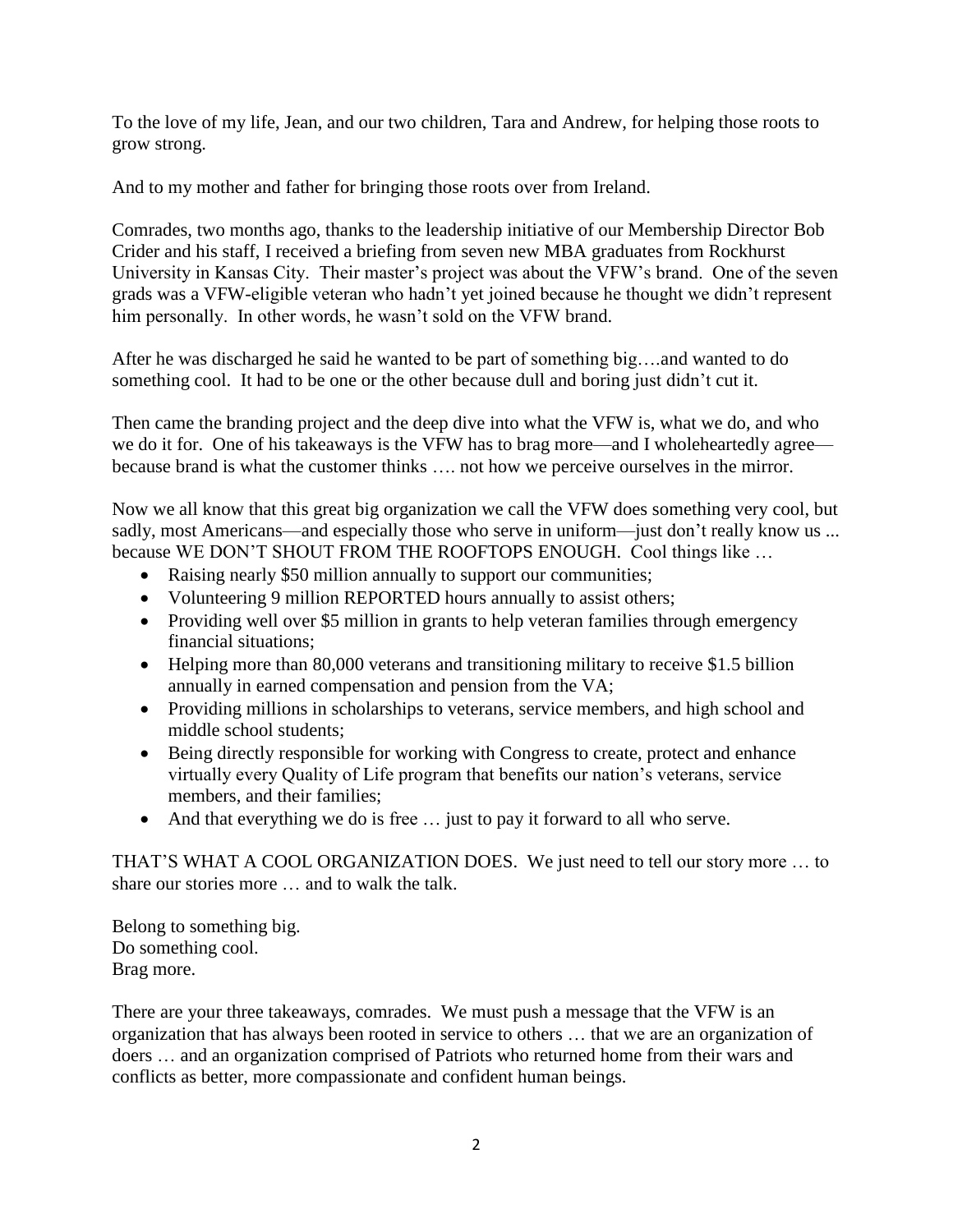We need to fully leverage all our communication tools to better tell our service story—your story—and the activities of today's VFW. The National Headquarters will soon unveil a new intuitive website, a new mobile app for your smart phones, and a new direction for the VFW magazine that focuses more on what we as an organization do today.

We will also continue to produce more high-quality Public Service Announcements for your use online, and for you to share with local news media outlets and any others who want to help share our stories of service to others.

I promise that VFW National will do its part, but National can't do this alone.

We need your Departments and Posts to turn up the volume, adjust the squelch, and communicate every story, to include VFW Action Alerts regarding legislation we either want passed or defeated. And if VFW gets maligned in our positions, we will correct that record, too, AND LOUDLY!

As it's often said, "It's not bragging if you can back it up."

Comrades, we can back it up, and that's why my rallying cry for the year is "CLEAR THE WAY!"

We need to take ownership of our brand and change the community's view of the VFW. Every VFW Post is considered a nest of "heroes," but not always as a "strategic asset" that can be relied upon time and time again as THE go-to patriotic organization, full of willing volunteers who put community and nation above self.

That's a narrative only we can change … and BRAND ownership has to be embraced at the local Post level

I need you to push the message that the success of the VFW has always been because of our service to others. It is how we pay it forward to every generation who raises their right hand and takes an oath very few have taken.

I need you to embrace social media just as much as you have already embraced smart phone technology.

Why? Because it communicates instantly and allows for instant feedback from our membership and community.

It also allows you to push special projects, such as the Mental Health Awareness program the National President and I are working on this year … which will include partnering with our nation's leading mental health nonprofits, such as the Give an Hour and OneMind.

It is no secret that 20 veterans commit suicide every day, but what most folks don't know is only five of those veterans are enrolled in the VA.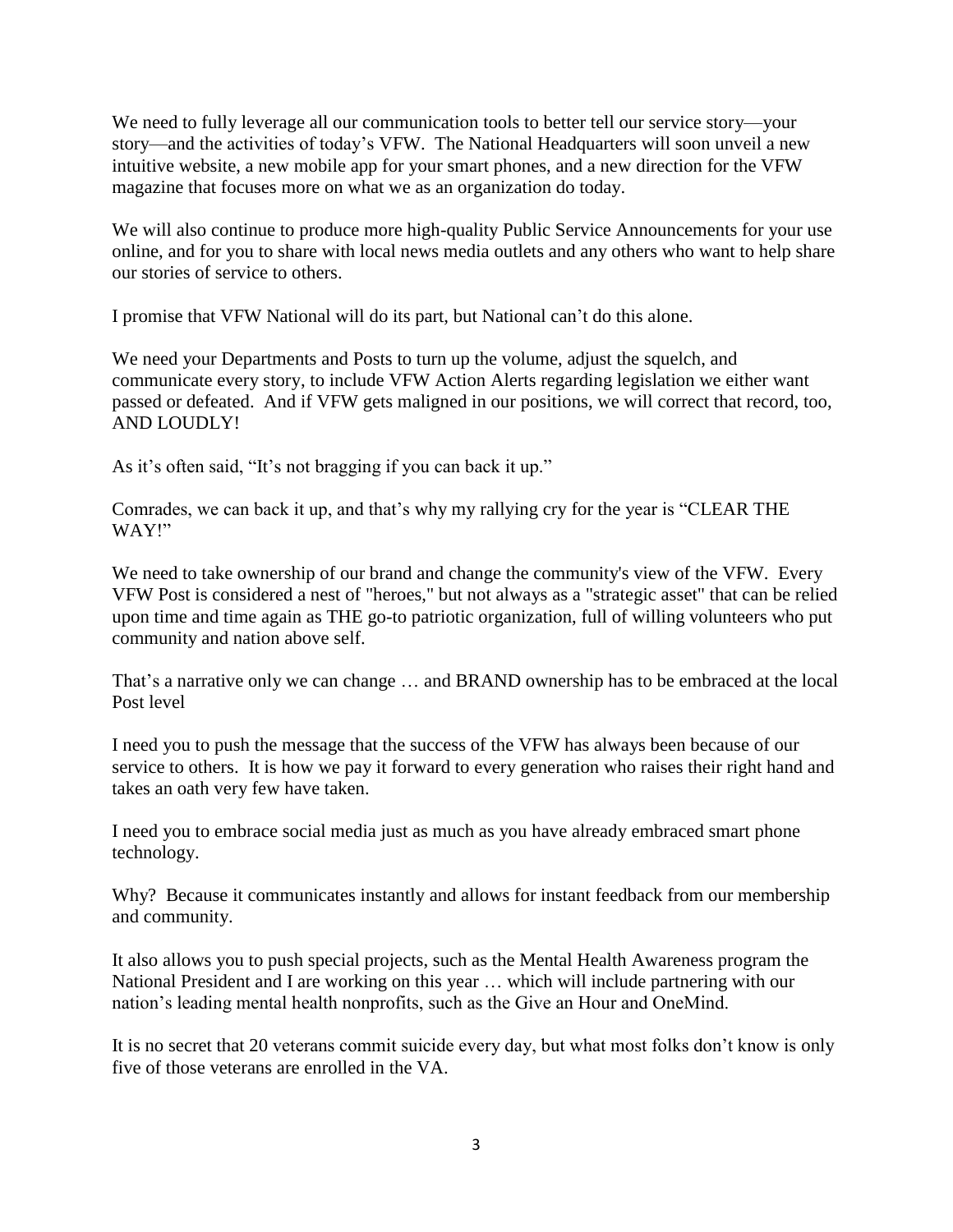Professional mental health counseling isn't the VFW's forte insomuch as having walked the talk is. That's powerful relevance, for those who deploy and for their families who anxiously await their safe return … and it doesn't matter if your war was in Europe, Africa, Asia or the Middle East … or in this century or the last. We were all younger once, and we all came back different in one respect or another, to include thinking no one understood us.

Comrades, the VFW cannot allow ANY service member to ever think no one understands them, which is why earlier this month I was a panelist at the National Press Club along with representatives of Give an Hour, the George W. Bush Institute, and the global communications and marketing firm Edelman … to discuss *The Campaign to Change Direction.* 

What we are doing is changing the veteran's narrative—call it the veteran's brand—a brand right now that has 40 percent of Americans believing half of all veterans are experiencing mental health challenges … and an ASTOUNDING 92 PERCENT OF EMPLOYERS believing veterans need access to mental health care programs.

The National President and I will keep you posted as our mission to change the narrative expands, and what you need to be doing at the local level to help.

Comrades, my commitment to you is to double down on our service to others.

Service with a focus and more funding for programs that assist our fellow veterans, our troops and their families. Our service grant programs will be enhanced to help you better execute the mission, and perhaps underwrite future efforts. I will say that those Posts who truly excel will receive national recognition and access to additional grant funding.

But this extra support comes with an entry fee—and that's for your Departments and Posts to get onboard with social media and start communicating your services, your successes, and your best practices. Doing so let's others know that you're part of something big, that you're doing something cool, and that you're sharing your stories.

I will also capitalize on the fact the VFW just elected its first Desert Storm veteran as its commander-in-chief, and that younger VFW leaders are being elected every year to higher and higher offices. Several State Commanders are Iraq and Afghanistan veterans. We also have six women State Commanders this year, too. All are taking their rightful place in the succession of leaders in the history of our great organization.

Comrades, the VFW has a 117-year-old pedigree that means nothing to a new generation of veterans who need to be sold on why we charge dues when newer veteran organizations just harvest emails. I will admit that the public's perception of the VFW has too often been eclipsed by some of these new organizations. Much of their success can be directly attributed to their effective two-way communications, which is why I am pushing technology so much.

We should embrace other new veteran service organizations, and where possible, partner with them, especially those who like getting their hands dirty for the community.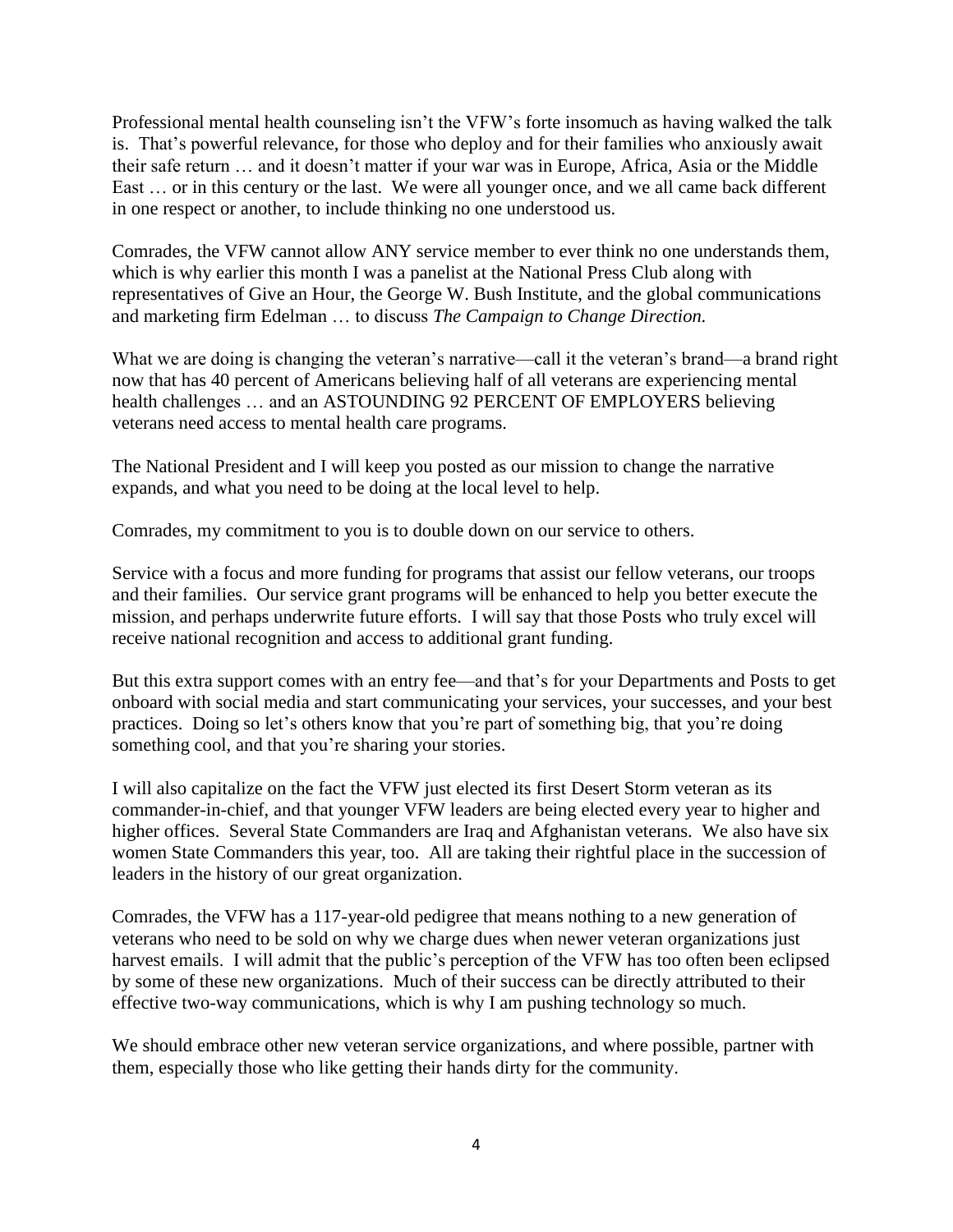After 15 years of nonstop war, what these younger comrades bring to the table is the need for action, not talk, which is an energy we need to fully embrace and absorb. Historically, most new war specific organizations fade away once their wars end. That is what makes the VFW so unique, because we are built on the rocks of eternity, not the sands of time.

I am proud to be a Gulf War veteran, and I must take this opportunity to thank all Vietnam veterans everywhere for helping America to heal … for teaching America how to disassociate the politics of war from the warrior fighting it … and for ensuring my generation got a parade when we returned home.

Comrades, I talk about the future because our organization can no longer operate like we did in the past, and I need not remind you that "service" is why 14 veterans founded this organization in 1899. Service is our product, and "service to others" is why you are here in Charlotte as leaders of our great organization.

Dream big, get out of your box, commit to making the hard right choices instead of the easy wrong ones. Be inclusive, not exclusive. Talk less and execute more. Find ways to say "yes" more than "no."

Reach out to Student Veterans of America, which now has 1,300 chapters on college and university campuses everywhere.

If you have a military installation in your backyard, make sure your Post sponsors on-base awards programs.

In the military world, visibility is everything, so being invited to these events, gives you an opportunity to give your best two-minute elevator pitch to an attentive crowd who identifies with belonging to something big, doing something cool, and is unafraid to brag when it is true.

Comrades, I want to again congratulate our great Auxiliary for exceeding 100 percent in membership, as well as our 22 Departments, 71 Districts and 272 Posts who also exceeded their leadership goals.

Along with recruiting new members we should also take a lesson from the business world as it pertains to bringing back customers, or in our case, reinstating former members.

Selling to former customers is normally easier than acquiring new ones, with success rates historically ranging from 20 to 40 percent, but that's often contingent on finding out why they left in the first place. The ONLY way to do this is to ask them … with the full expectation of getting an earful back in response.

How many Post or Department Commanders and Adjutants ask former members why they didn't renew their membership? How many explained that if they didn't like one Post they could transfer to another, or go Member at Large?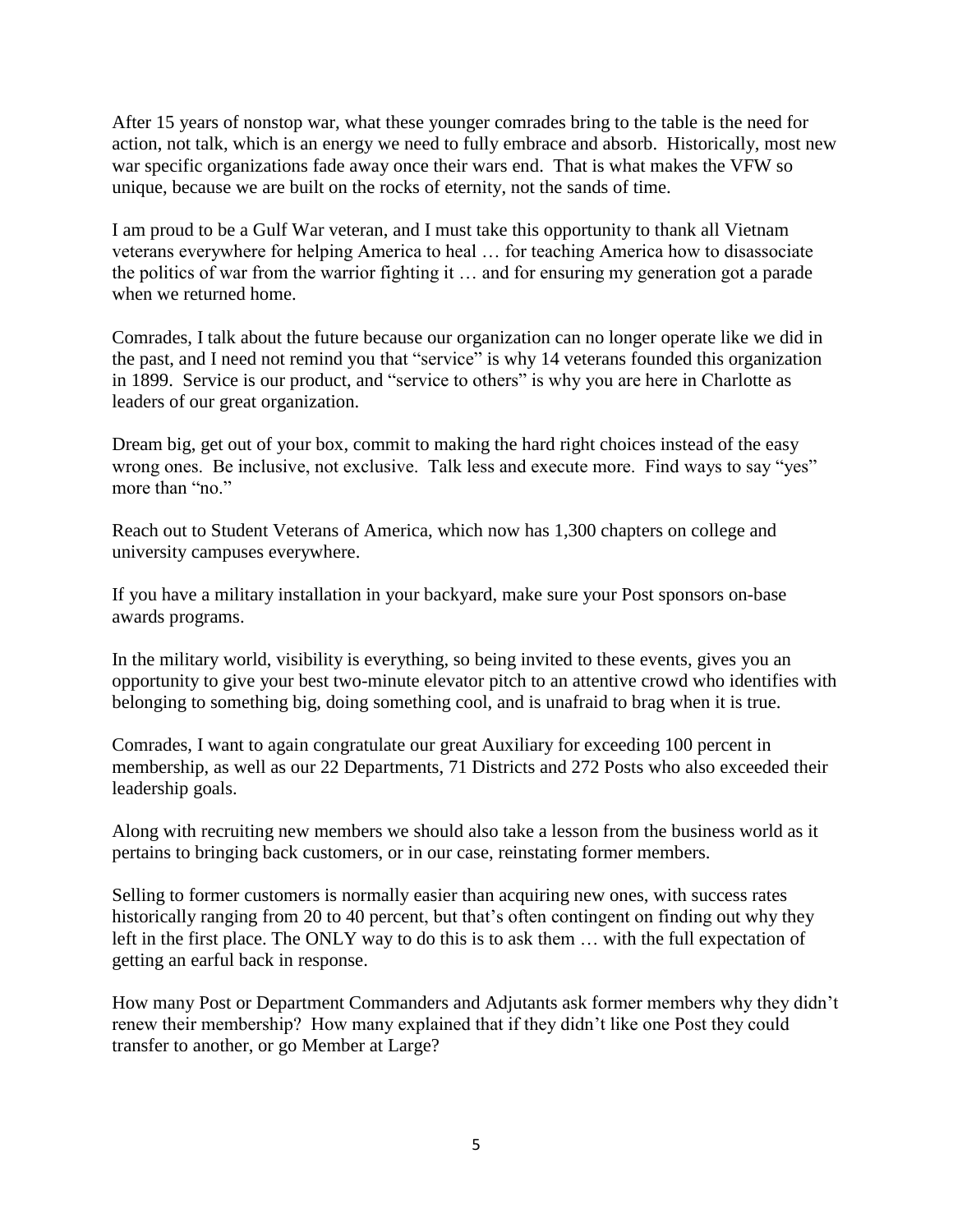Perhaps joining the social media world might communicate a message of progress back to former members, as well as advertise your accomplishments and new volunteer opportunities to serve others.

Comrades, I pledge to do everything on my end to turn the tide—and the first thing I am doing is listening more … like to that young veteran from Rockhurst University … Kenneth Stowell … who I am proud to say is now a new member of VFW Post 7356 in Parkville, Missouri.

I first became a member of VFW Post 6590 in Cookstown, New Jersey, because it had a robust troop support program for the nearby Air Force, Army and Navy installations. The camaraderie within the Post kept me coming back, and the mentorship of Post leaders like Bobby Hacker and Donnie Wine increased my awareness of the VFW's "Service First" mission.

In my case it was the energy of knowing that every hand I shook was from another great American Patriot. I wanted to meet the men and women who served in every American war or conflict going back in my history books.

And I wanted to meet their families, too, and ask how they were doing, and if there was anything the VFW could do to assist. I wanted to hear their stories and share mine.

I wanted to join something bigger than myself … and I did. I wanted to do something cool … and I am doing something very cool. And I wanted to keep sharing my story … and your story of continued service to our great nation.

I strongly believe that service is the path to our future … and that increased membership will be a welcomed organic byproduct of our service to others.

Replenishing our ranks is even more important if we are to keep beating back the efforts of politicians, pundits, and politically-motivated organizations who want to dismantle and privatize VA health care, with some even proposing that veterans be charged for their service-connected care. To that the VFW says HELL NO!

Election year or no election year, I promise you that the VFW will not stand still as politicians who don't use the VA health care system—much less who never served—try to dictate when and where veterans can receive care!

We have collected direct feedback from more than 20,000 veterans and their message is clear: "Improve, don't dismantle the VA health care system."

Before I conclude, I want to again thank the City of Charlotte and its Convention Center for the fantastic hospitality, and to Convention Committee Chairmen Past Commander-in-Chief Billy Ray Cameron and Past North Carolina Department Commander Jack Goin for an outstanding job. How about another round of applause!